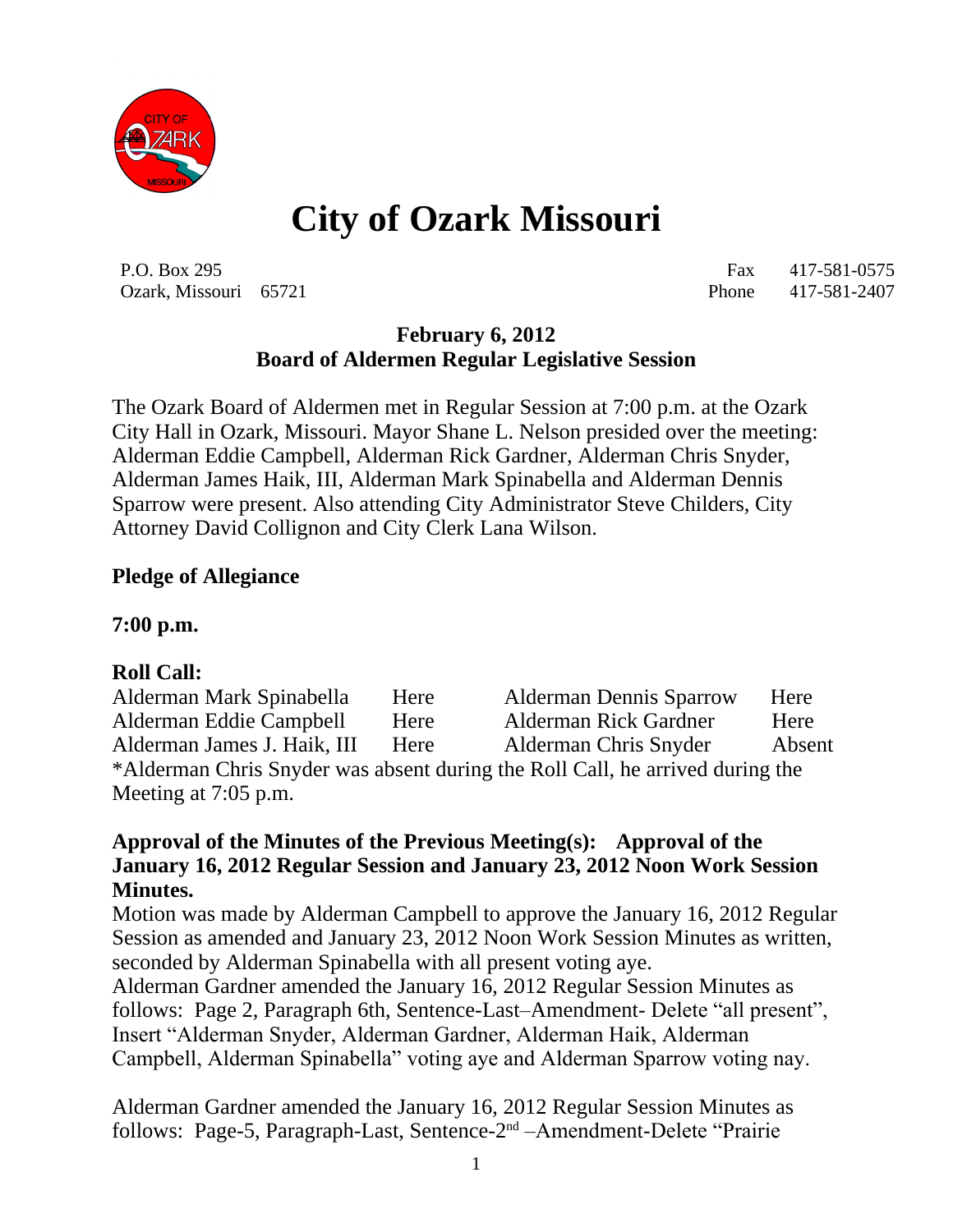Ridge" Subdivision, Insert-"Rolling Prairie" Subdivision.

## **CEREMONIAL MATTERS:**

#### **Proclamation-Proclaiming Ronald McDonald House Week-February 5, 2012 through February 11, 2012.**

Mayor Shane L. Nelson proclaimed Ronald McDonald House Week February 5, 2012 through February 11, 2012.

## **BILLS OPEN FOR PUBLIC DISCUSSION:**

**A. BILLS REQUIRING A PUBLIC HEARING:**

# **B. FIRST READING BILLS:**

**Bill #2581-An Ordinance of the Board of Aldermen of the City of Ozark, Missouri Authorizing the Issuance of a Conditional Use Permit of All/Or Part of Property in a Particular Zoning District in the City of Ozark. Property Location-6151 N. 21st Street. Property Owner-Church Brothers Management, Inc. Conditional Use-Retail in the Front of the Main northern Structure, and Fabrication of the Retail Products in the Rear of the Main Northern Structure.**

Motion was made by Alderman Snyder to place Bill #2581 on its first reading by title and description only, seconded by Alderman Campbell with all present voting aye.

City Administrator Childers stated the property located at  $6151$  N.  $21<sup>st</sup>$  Street was previously the Dodge dealership, the property is currently in the process of changing ownership. The property is zoned C-2 General Commercial which does allow retail sales but does not allow light fabrication of retail sales. The current owners are requesting a Conditional Use Permit, on behalf of the potential buyers, to locate a dual functioning business in the northern structure on the property. The parcel has two (2) structures the proposal is to locate cabinetry retail sales in the front section and fabricate the cabinets in the rear portion of the northern structure. The southern structure will be utilized as a storage facility. Staff is researching the possibility of creating a Zoning District to allow this type of use in our Commercial Districts. Planning and Zoning placed conditions upon the issuance of the Conditional Use Permit as stated on page 1 of this Ordinance. Mayor Shane L. Nelson stated the Conditional Use is only for the northern building, the southern building will be utilized for storage purposes. Bill #2581 will be held over until the February 21, 2012 Board of Aldermen Regular Legislative Session.

## **Bill #2582-An Ordinance Amending the Code of Ordinances of the City of Ozark by Adding One (1) New Chapter Relating to Special Events Within the City.**

Motion was made by Alderman Haik to place Bill #2582 on its first reading by title and description only, seconded by Alderman Snyder with all present voting aye. City Administrator Childers stated representatives of the A & M Society attended the January 26, 2011 Meeting held at the Community Center. Their representatives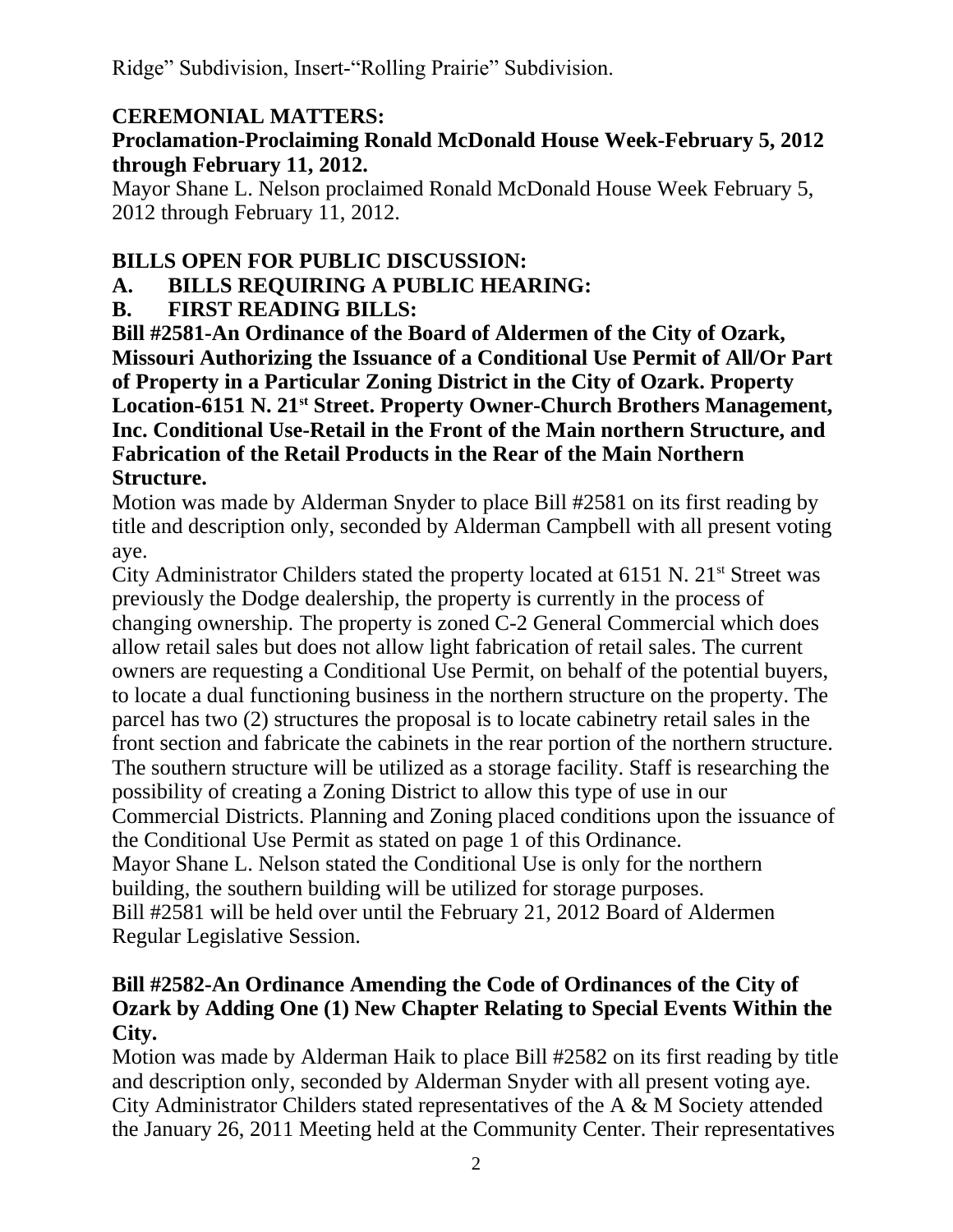present were pleased with the City's new course of action towards managing events held in the Finley River Park. Park Director Wagner met individually with the organizations who host annual events in the Finley River Park prior to the January 26, 2012 meeting, she received receptive positive responses during those meetings.

The City's main objective of implementing the Special Events Permit is for the City to streamline the management process and to retain control over the events held in the Finley River Park and City wide. During the process the City will retain the management and successfully delegate the City services and resources needed for each scheduled event. The Special Events Permit will be utilized for every Special Event held inside the City, whether the event is held in the Finley River Park, the square, City right-of-way, or any other City owned property. Alderman Haik questioned how the organizations hosting the events would provide the required detailed parking site map.

City Administrator Childers stated as part of the permitting process the Planning and Development Department will provide one specific Finley River Park site map outlining the perimeters, showing all buildings, services and parking areas. Alderman Gardner asked during the several meetings that were held did staff hear any opposition to the fee structure.

Park Director Wagner stated the organizations she met with individually were all very cordial and receptive to the implementation of the Special Events Permit. Alderman Campbell questioned if there were any negative responses towards the \$500.00 fee in particular. His concern is with the running events, such as the High School Track Team or any non-for-profit organization, which hold annual events with 200 or more participants that start and finish in the Finley River Park. He questioned whether or not these organizations should be charged the \$500.00 Special Events Permit fee.

Park and Recreation Director Wagner stated the way staff interprets the Special Events definition as stating any event or activity not held by the City placing an additional demand on City services or resources will be charged the permit fee. City Administrator Childers stated it is staff's opinion these events will not place additional demand upon City services or resources; therefore, they will not be subject to pay the Special Events Permit fee.

City Administrator Childers stated he has recently learned our Special Events Permit fee is considerably less than what other communities charge per event. This will not be a profit making process the fee will cover the City's cost to provide services and resources. The fee structure was based upon expenses acquired by the City during past events held in the Finley River Park.

Alderman Gardner stated it is his opinion that the fee structure is not part of this Ordinance and will be adopted in a separate Resolution.

Alderman Snyder stated the Special Event definition does include road runs and marathons; therefore, they will be subject to the permit fee charge.

Mayor Shane L. Nelson stated he has had positive responses to the implementation of the Special Events Permit.

Mayor Shane L. Nelson questioned whether or not these events should not be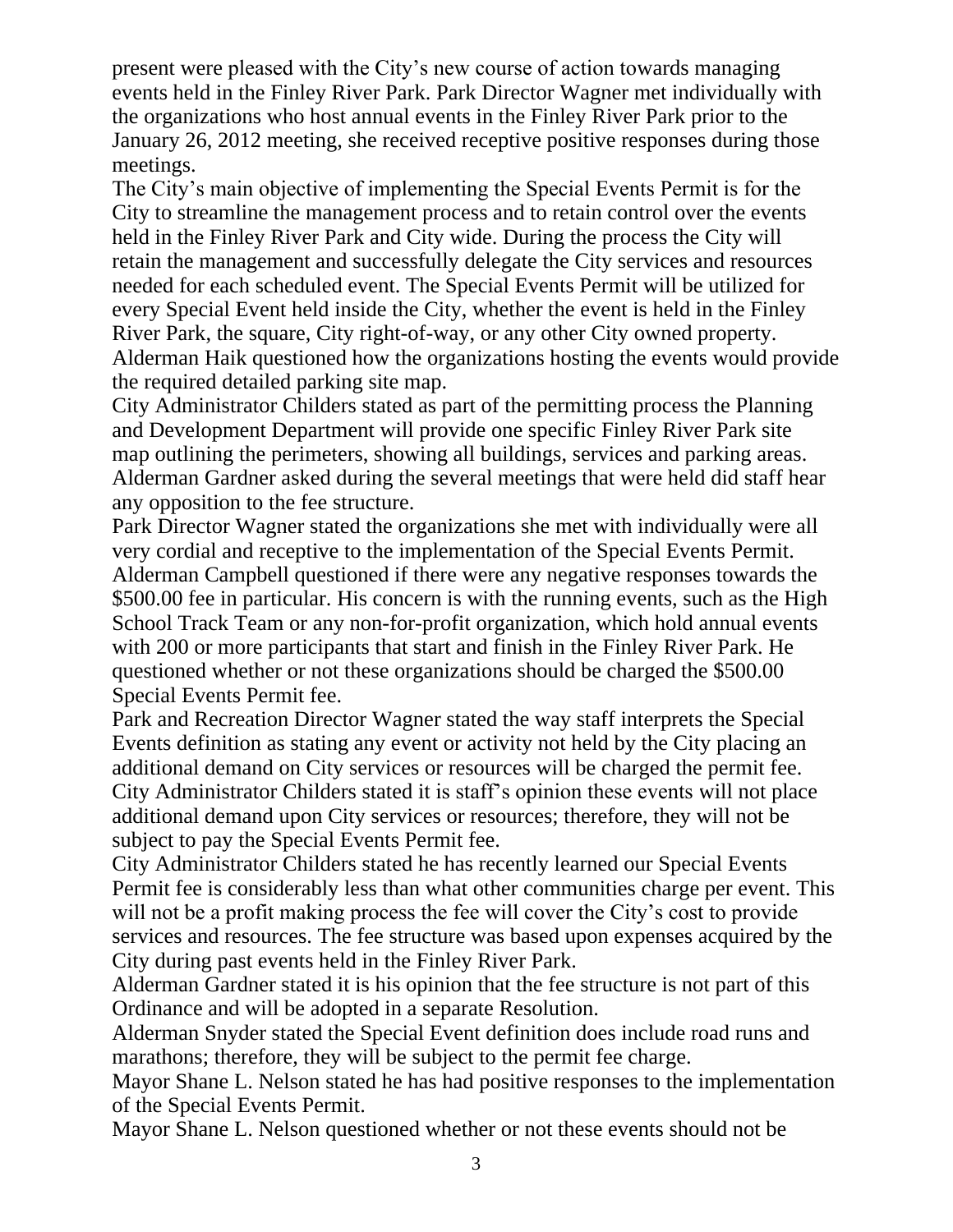subject to the permit fee charge. During these events there will be additional parking required, the post clean up of the facilities and grounds and the use of the Park facilities will increase the Park's electric expense.

Alderman Campbell stated he was not questioning whether or not these organizations should be charged the permit fee; his concern is with the drastic fee increase between the 199 participants' \$50.00 permit fee and the 200 or more participants' \$500.00 permit fee charge.

City Attorney Collignon stated the Special Events Permit along with the fee structure is not part of the proposed Ordinance, the Board of Aldermen can instruct staff to modify the Special Events Permit and Fee structure at any time. The fee structure was based upon anticipated demands placed upon City services and resources and expenses associated with past events, making it difficult to develop an accurate fee structure.

Mayor Shane L. Nelson stated the fee structure is not an attachment to this Ordinance, making it possible for any member of the Board of Aldermen to internally propose an amendment to the fee structure.

The Board of Aldermen discussed all Special Events held inside the City. Alderman Campbell stated it is indicated in the Special Events Permit the fee is only associated with events held in the Finley River Park.

Alderman Snyder stated the Ordinance encompasses any event held inside the City of Ozark, the Special Events Permit, which is not attached to this Ordinance can be modified at any time by staff.

Alderman Haik stated he fells that any event held inside the City of Ozark should be subject to the Special Events Permit process in order for the City to maintain control and manage City Services provided to an event.

Bill #2582 will be held over until the February 21, 2012 Board of Aldermen Regular Legislative Session.

## **C. Resolutions:**

#### **1. Resolution #1743-A Resolution of the Board of Aldermen of the City of Ozark, Missouri Authorizing the City Administrator to Execute an Interlocal Agreement for Cooperative Purchasing.**

Motion was made by Alderman Gardner to place Resolution #1743 on its first reading by title and description only, seconded by Alderman Snyder with all present voting aye.

City Administrator Childers stated there are various organizations throughout the country offering the service of performing formal bidding processes. This service could potentially provide a significant savings to City of Ozark particularly in major purchases. Houston-Galveston Area Council (H-GAC) has the resources available to create a more detailed technical bid proposals, which at this time the City does not have the available resources. There is no fee associated with this Agreement, the Agreement grants the City access to all the available products and services offered through H-GAC's program. Entering into this Agreement does not eliminate the City from entertaining other programs offered through similar organizations. The program is similar to the State Bidding process, except the City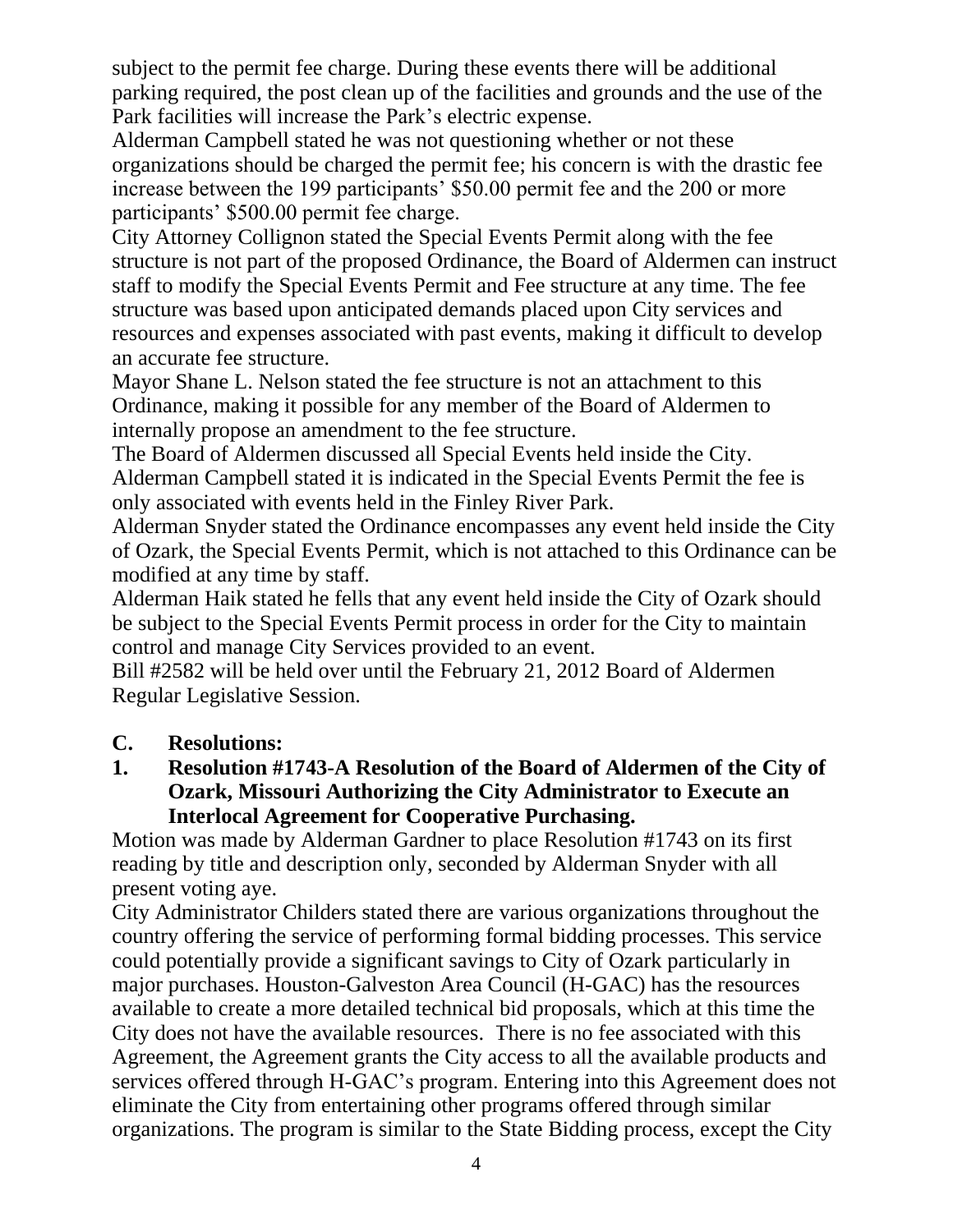will be given the opportunity to observe and test products prior to purchase. The Public Works Department has budgeted funds to purchase a sophisticated pump truck, without the resources to create the necessary technical specifications. H-GAC has the resources necessary to successfully bid to specification a pump truck that meets the City's needs and requirements. The pump truck H-GAC is proposing is \$50,000.00 under what was allotted in the 2012 Budget for this purchase. Alderman Gardner questioned how this Agreement would interact with our adopted Procurement Ordinance.

City Administrator Childers stated this procedure has been enacted into our new proposed Procurement Ordinance that staff will be bringing to the Board of Aldermen for consideration during the first Regular Session in March.

City Attorney Collignon stated the formal bidding process is not being eliminated, the Board of Aldermen is allowing this organization to do the formal bidding process. There are some products and services the City will be required by State Statute to follow the formal bidding process.

Alderman Campbell asked if we can execute this Contract without formally repealing our current Procurement Ordinance that does not allow this procedure to take the place of our formal bidding process.

City Attorney Collignon stated the City will not have to act upon our current Procurement Ordinance to enter into this Agreement with H-GAC. The City will have to act upon our current Procurement Ordinance to utilize H-GAC's services. The Board of Aldermen has two (2) choices either to repeal the current adopted Procurement Ordinance or in a particular situation waive the provisions of the current adopted Procurement Ordinance.

City Administrator Childers stated the provisions of our current Procurement Ordinance were followed for the new pump truck, as the result of this attempt the City did not receive any proposals. Prompting the City to seek H-GAC's purchasing services that successfully provided the City with a significant savings on a new pump truck.

City Administrator Childers stated the purchase of the pump truck will be the only purchase made upon the execution of this Agreement, moving forward the Board of Aldermen will repeal our current Procurement Code and adopt the new Procurement Code with this purchasing process enacted as a Section of the new Code.

City Administrator Childers stated this Resolution authorizes the Cooperative Purchasing Agreement to be entered into and executed; it does not authorize purchasing the new pump truck.

Motion was made by Alderman Gardner to adopt Resolution 1743, seconded by Alderman Snyder with all present voting aye.

#### **2. Resolution #1744-A Resolution of the Board of Aldermen of the City of Ozark, Missouri Approving the Following Appointment to the Ozark, Missouri Planning and Zoning Commission. Appointment Jim Massey.**

Motion was made by Alderman Snyder to place Resolution #1744 on its first reading by title and description only, seconded by Alderman Campbell with all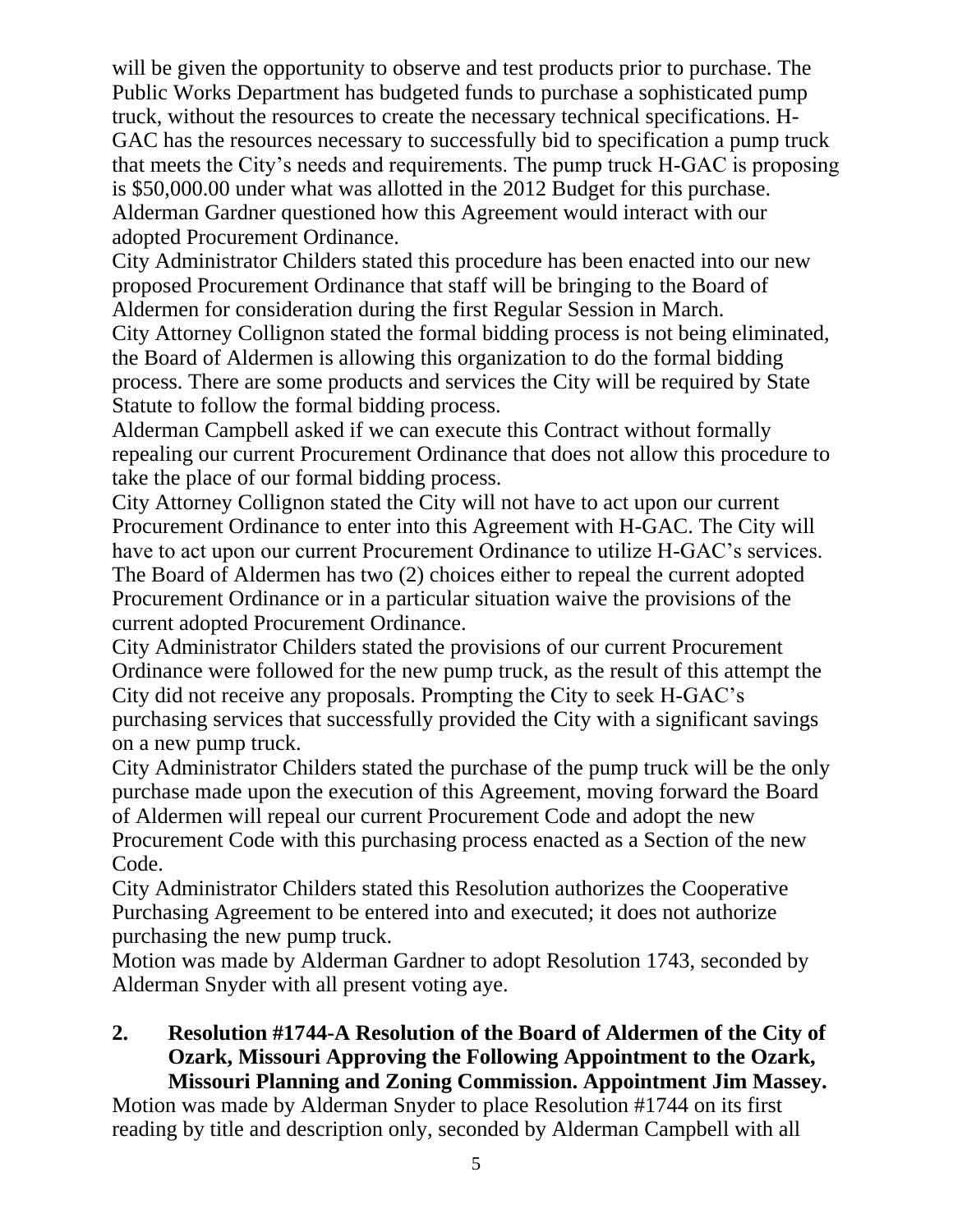present voting aye.

Mayor Shane L. Nelson stated the Planning and Zoning Commission has a vacant seat to fill. Two (2) of the Planning and Zoning Commissioners approached the Mayor requesting him to appoint Jim Massey to the Planning and Zoning Board. Jim Massey is a resident of the City and owns a business in Ozark.

Motion was made by Alderman Spinabella to adopt Resolution 1739, seconded by Alderman Campbell with all present voting aye.

#### **3. Resolution #1745-A Resolution of the Board of Aldermen of the City of Ozark, Missouri Authorizing the Director of Public Works to Sign Certain Attached Documents to Make application for a Storm Siren Repair Grant.**

Motion was made by Alderman Sparrow to place Resolution #1745 on its first reading by title and description only, seconded by Alderman Snyder with all present voting aye.

City Administrator Childers stated the City struggles with our storm siren maintenance. The Public Works Department is seeking the Board of Aldermen's approval to apply for an 85/15 matching Grant offered through the Missouri Department of Rural Services for \$4,500.00. The City's Grant match will be approximately \$675.00 funded through the General Revenue miscellaneous or the City Administrator's Discretionary fund line items. The \$4,500.00 will be utilized to repair our current storm siren back up systems costing the City \$675.00.

Motion was made by Alderman Sparrow to adopt Resolution 1745, seconded by Alderman Campbell with all present voting aye.

- **D. Emergency Bills:**
- **E. Public Improvement Bills (Tax Bills):**
- **F. Grants:**
- **G. Amended Bills:**

# **SECOND READING AND FINAL PASSAGE OF BILLS. NO PUBLIC DISCUSSION, BOARD DISCUSSION ONLY:**

## **Report of Officers, Boards and Committees:**

**1. Administrative:** City Administrator Steve Childers.

# **1. Utility Billing Discussion:**

During the year end reconciliation procedure a Utility Billing error was identified, the error happened during the Utility Billing modification process. There were some utility customers in the new Cycle 4 whose trash service charge was omitted from their October 2011 Utility Bill. We are in the process of communicating with these affected utility customers explaining the error and that their next utility bill they will receive, February 15, 2012, will reflect the unbilled rendered trash service. During this notification process the Board of Aldermen may receive phone calls from their constituents, please direct them to the Utility Billing Department.

## **2. Christian County 1/4¢ Ballot Issue:**

City Administrator Childers stated during the last joint session held between the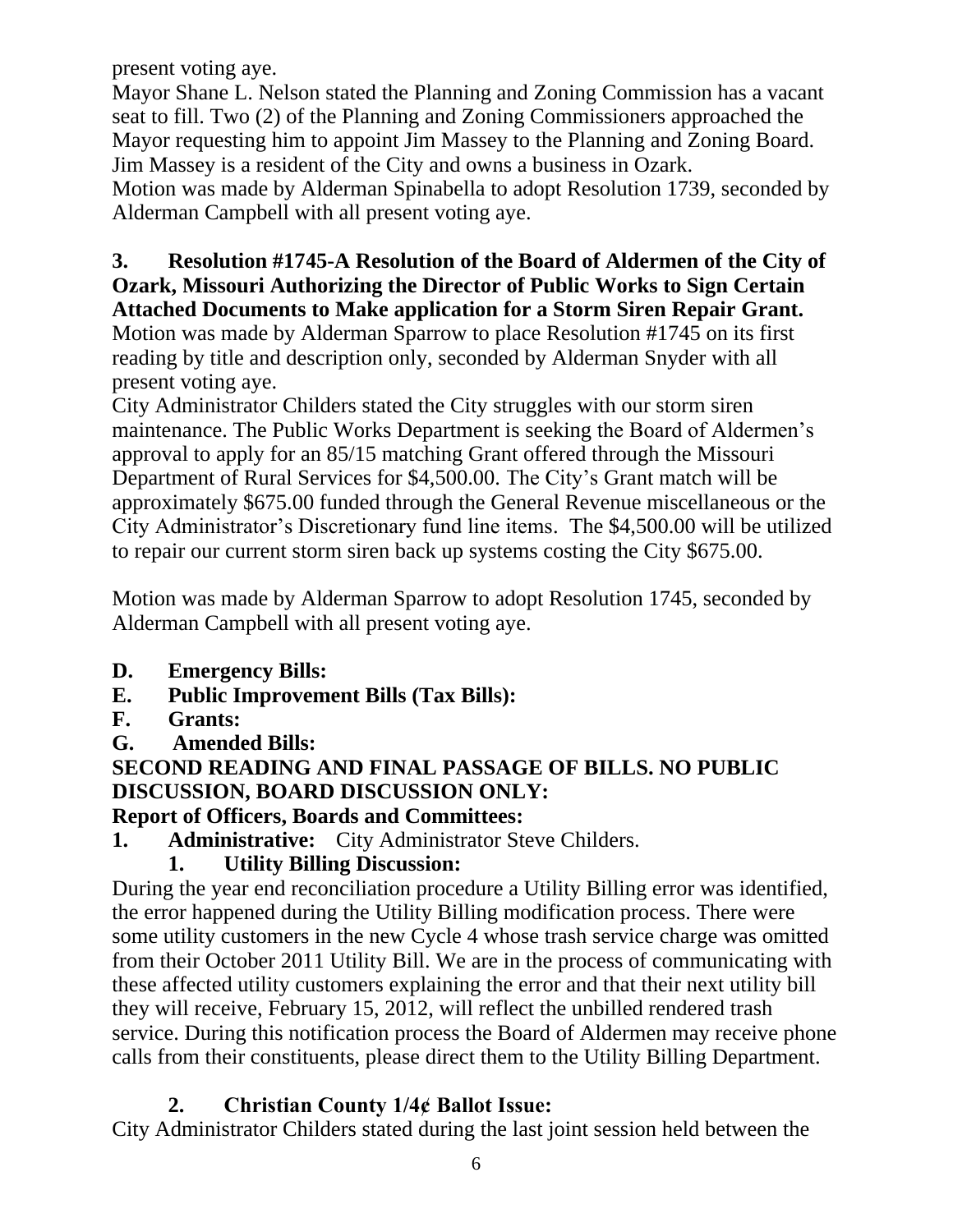Board of Aldermen and the Chamber of Commerce Presiding Commissioner Lou Lapalia was the guest speaker requesting the City of Ozark and the Chamber of Commerce support of the Christian County Sales Tax Ballot Issue on the April 3, 2012 Election Ballot. Christian County has two (2) issues they are requesting the voters to eliminate the Sunset Date placed upon their current Judicial Center 1/4¢ sales tax and approval of a new  $1/4\ell$  sales tax to service a new bond debt to build an extension onto the existing Judicial Center.

Christian County is not requesting the Board of Aldermen to formally adopt a Resolution of support; however, they are curious to know whether or not the Mayor and Board of Aldermen support their Ballot issues.

Along with the jail services Christian County provides the City of Ozark we also receive a portion of Christian County's General Sales Tax revenues, last year the City received \$162,000.00 for road maintenance purposes. Other Cities and Road Districts within Christian County receive a portion of Christian County's General Sales Tax revenues. Christian County is under no obligation to allot these funds and if the Sales Tax issue does not pass it is almost certain Christian County will have to keep these funds to fund their own expenses.

Mayor Shane L. Nelson stated in his opinion due to the fact the City utilizes Christian County's jail facilities and receives a portion of Christian County's General Sales Tax revenues the City of Ozark's support of Christian County's Sales Tax Ballot issue should be warranted.

Alderman Gardner asked for clarification purposes, the January 23, 2012 Noon Work Session indicate during the Judicial Center extension construction phase, Christian County will request the City to abandon a portion of Walnut Street and add a double-decker parking facility to help eliminate the parking problems around the square, does this indicate Christian County will request the City to build the parking garage or will Christian County build the parking garage.

Mayor Shane L. Nelson stated although the parking garage is not included in Phase 1 Christian County has plans to build a parking garage in a future construction phase, with no expense incurred by the City.

2**. Public Safety:** Police Chief Lyle Hodges.

# **3. Public Works:** Public Works Director Larry Martin.

**4. Parks:** Parks Director Sam Wagner.

Park and Recreation Director Wagner presented the Mayor and Board of Aldermen with the Community Center January Membership Overview.

The Community Center recently hosted a KY-3 Drive selling 284 Family Memberships and 68 Individual Memberships. The number of classes had to be increased to meet the demands of the increased Memberships.

Two (2) upcoming events scheduled at the Community Center-the Daddy Daughter Dance, Friday night, February 10, 2012 from 7:00 p.m. to 9:00 p.m. and the